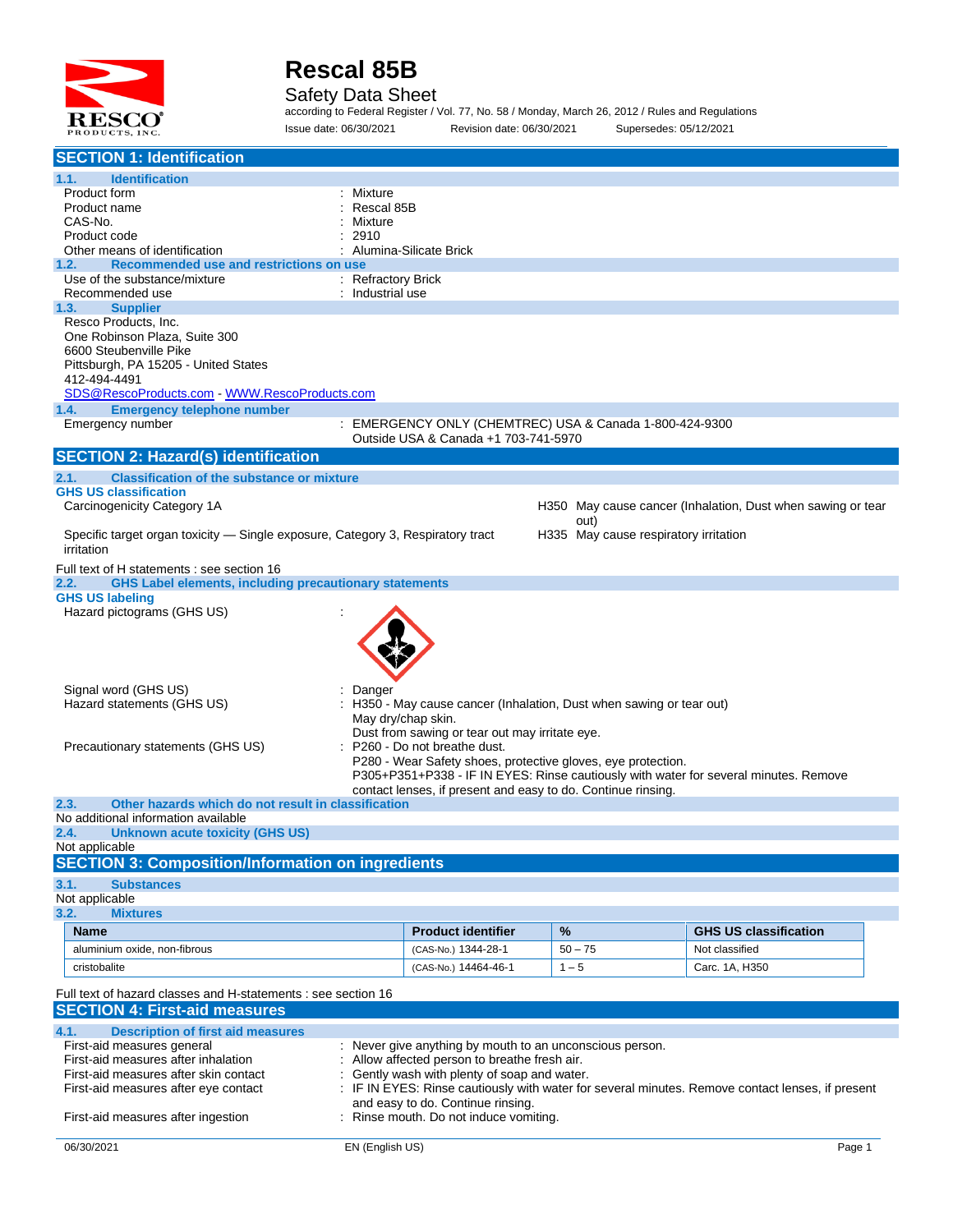#### Safety Data Sheet

according to Federal Register / Vol. 77, No. 58 / Monday, March 26, 2012 / Rules and Regulations

| 4.2.           | Most important symptoms and effects (acute and delayed)                                            |                                                                                                                                     |     |
|----------------|----------------------------------------------------------------------------------------------------|-------------------------------------------------------------------------------------------------------------------------------------|-----|
|                | Symptoms/effects after inhalation                                                                  | : May cause cancer by inhalation. Danger of serious damage to health by prolonged exposure                                          |     |
|                |                                                                                                    | through inhalation.<br>Slight irritation.                                                                                           |     |
|                | Symptoms/effects after skin contact<br>Symptoms/effects after eye contact                          | : Dust from sawing or tear out may irritate eye.                                                                                    |     |
|                | Symptoms/effects after ingestion                                                                   | : No data available.                                                                                                                |     |
| 4.3.           | Immediate medical attention and special treatment, if necessary                                    |                                                                                                                                     |     |
|                | No additional information available                                                                |                                                                                                                                     |     |
|                | <b>SECTION 5: Fire-fighting measures</b>                                                           |                                                                                                                                     |     |
| 5.1.           | Suitable (and unsuitable) extinguishing media                                                      |                                                                                                                                     |     |
|                | Suitable extinguishing media<br>Unsuitable extinguishing media                                     | : Use extinguishing media appropriate for surrounding fire.<br>: In case of fire, all extinguishing media allowed.                  |     |
| 5.2.           | Specific hazards arising from the chemical                                                         |                                                                                                                                     |     |
|                | Fire hazard                                                                                        | : Non-flammable.                                                                                                                    |     |
| 5.3.           | Special protective equipment and precautions for fire-fighters                                     |                                                                                                                                     |     |
|                | Firefighting instructions<br><b>SECTION 6: Accidental release measures</b>                         | : Fight fire with normal precautions from a reasonable distance.                                                                    |     |
|                |                                                                                                    |                                                                                                                                     |     |
| 6.1.<br>6.1.1. | Personal precautions, protective equipment and emergency procedures<br>For non-emergency personnel |                                                                                                                                     |     |
|                | No additional information available                                                                |                                                                                                                                     |     |
| 6.1.2.         | For emergency responders                                                                           |                                                                                                                                     |     |
|                | Protective equipment                                                                               | : Use personal protective equipment as required.                                                                                    |     |
| 6.2.           | <b>Environmental precautions</b><br>No additional information available                            |                                                                                                                                     |     |
| 6.3.           | Methods and material for containment and cleaning up                                               |                                                                                                                                     |     |
|                | Methods for cleaning up                                                                            | : Collect spillage.                                                                                                                 |     |
| 6.4.           | <b>Reference to other sections</b>                                                                 |                                                                                                                                     |     |
|                | No additional information available                                                                |                                                                                                                                     |     |
|                | <b>SECTION 7: Handling and storage</b>                                                             |                                                                                                                                     |     |
| 7.1.           | <b>Precautions for safe handling</b><br>Precautions for safe handling                              |                                                                                                                                     |     |
|                | Hygiene measures                                                                                   | : Wear Safety shoes, Gloves.<br>Wash hands and other exposed areas with mild soap and water before eating, drinking or              |     |
|                |                                                                                                    | smoking and when leaving work.                                                                                                      |     |
| 7.2.           | Conditions for safe storage, including any incompatibilities                                       |                                                                                                                                     |     |
|                |                                                                                                    |                                                                                                                                     |     |
|                | Storage conditions                                                                                 | : Store this product in a dry location where it can be protected from the elements.                                                 |     |
|                | <b>SECTION 8: Exposure controls/personal protection</b>                                            |                                                                                                                                     |     |
| 8.1.           | <b>Control parameters</b>                                                                          |                                                                                                                                     |     |
|                | <b>Rescal 85B (Mixture)</b>                                                                        |                                                                                                                                     |     |
|                | No additional information available                                                                |                                                                                                                                     |     |
|                | cristobalite (14464-46-1)                                                                          |                                                                                                                                     |     |
|                | <b>USA - ACGIH - Occupational Exposure Limits</b>                                                  |                                                                                                                                     |     |
|                | ACGIH TWA (mg/m <sup>3</sup> )                                                                     | $0.025$ mg/m <sup>3</sup> respirable dust                                                                                           |     |
|                | <b>USA - OSHA - Occupational Exposure Limits</b>                                                   |                                                                                                                                     |     |
|                |                                                                                                    | $0.05$ mg/m <sup>3</sup> respirable dust                                                                                            |     |
|                | OSHA PEL (TWA) (mg/m <sup>3</sup> )                                                                |                                                                                                                                     |     |
|                | aluminium oxide, non-fibrous (1344-28-1)                                                           |                                                                                                                                     |     |
|                | <b>USA - ACGIH - Occupational Exposure Limits</b>                                                  |                                                                                                                                     |     |
|                | ACGIH TWA (mg/m <sup>3</sup> )                                                                     | 1 mg/m <sup>3</sup> respirable dust                                                                                                 |     |
| 8.2.           | <b>Appropriate engineering controls</b>                                                            |                                                                                                                                     |     |
| 8.3.           | Appropriate engineering controls<br>Individual protection measures/Personal protective equipment   | : Provide adequate ventilation to minimize dust concentrations. Dust when sawing or tear out.                                       |     |
|                | Personal protective equipment:                                                                     |                                                                                                                                     |     |
|                | <b>Safety Shoes</b>                                                                                |                                                                                                                                     |     |
|                | Hand protection:                                                                                   |                                                                                                                                     |     |
|                | protective gloves                                                                                  |                                                                                                                                     |     |
|                | Eye protection:<br>Safety glasses                                                                  |                                                                                                                                     |     |
|                | <b>Respiratory protection:</b>                                                                     |                                                                                                                                     |     |
|                |                                                                                                    | Where exposure through inhalation may occur from use, respiratory protection equipment is recommended. Dust when sawing or tear out |     |
|                | <b>SECTION 9: Physical and chemical properties</b>                                                 |                                                                                                                                     |     |
| 9.1.           | Information on basic physical and chemical properties                                              |                                                                                                                                     |     |
|                | Physical state                                                                                     | : Solid                                                                                                                             |     |
|                | Appearance                                                                                         | : Tan Colored Brick Shape.                                                                                                          |     |
| 06/30/2021     |                                                                                                    | EN (English US)                                                                                                                     | 2/5 |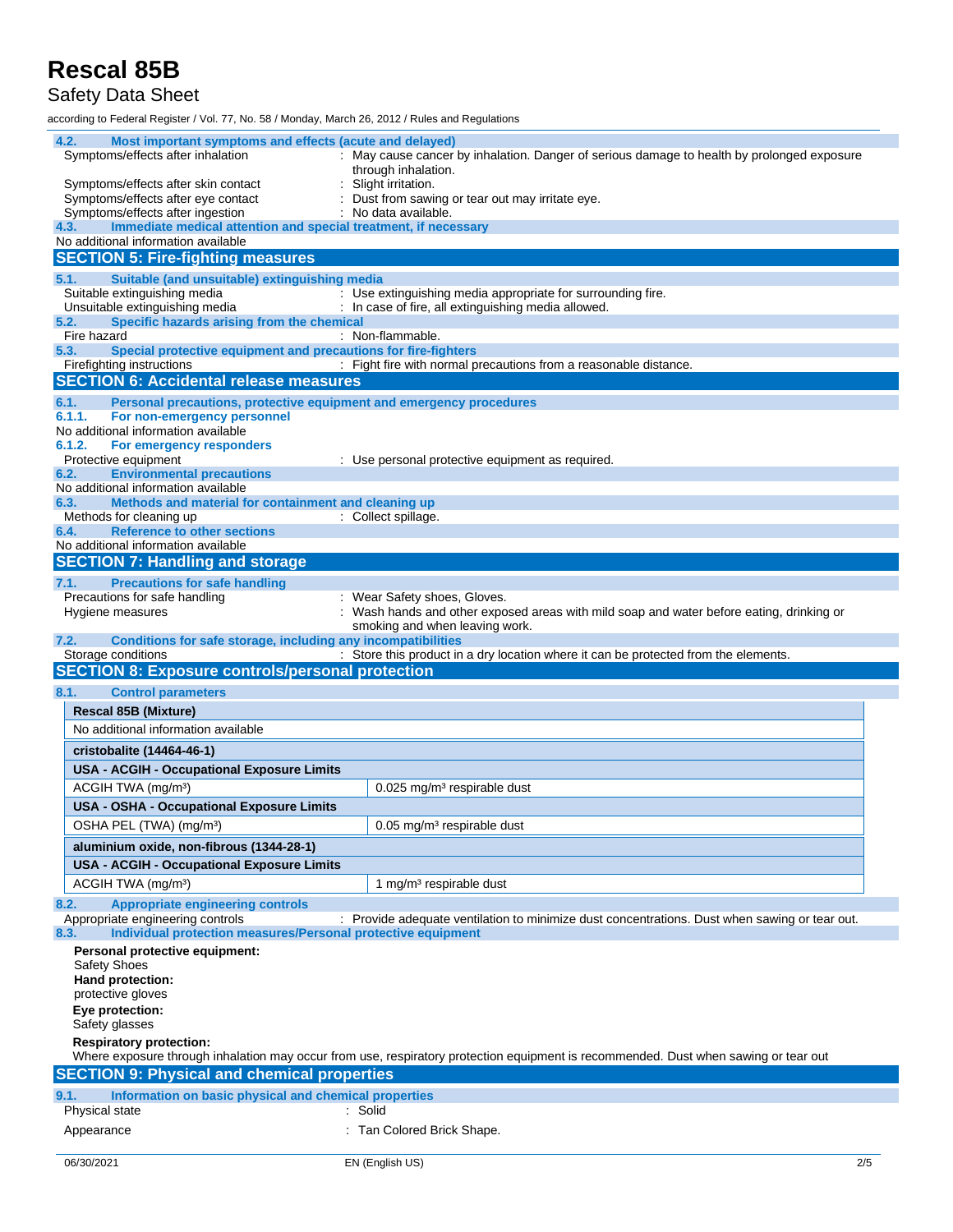#### Safety Data Sheet

according to Federal Register / Vol. 77, No. 58 / Monday, March 26, 2012 / Rules and Regulations

| Color                                                                                   | : light brown                                                                                                   |
|-----------------------------------------------------------------------------------------|-----------------------------------------------------------------------------------------------------------------|
| Odor                                                                                    | : None                                                                                                          |
| Odor threshold                                                                          | : No data available                                                                                             |
| рH                                                                                      | : No data available                                                                                             |
| Melting point                                                                           | : > 2000 °F                                                                                                     |
| Freezing point                                                                          | No data available                                                                                               |
| Boiling point                                                                           | No data available                                                                                               |
|                                                                                         |                                                                                                                 |
| Flash point                                                                             | No data available                                                                                               |
| Relative evaporation rate (butyl acetate=1)                                             | : No data available                                                                                             |
| Flammability (solid, gas)                                                               | : No data available                                                                                             |
| Vapor pressure                                                                          | : No data available                                                                                             |
| Relative vapor density at 20 °C                                                         | : No data available                                                                                             |
| Relative density                                                                        | : $\approx$ 2.7                                                                                                 |
| Solubility                                                                              | : Insoluble in water.                                                                                           |
| Partition coefficient n-octanol/water (Log Pow)                                         | : No data available                                                                                             |
| Auto-ignition temperature                                                               | No data available                                                                                               |
| Decomposition temperature                                                               | No data available                                                                                               |
| Viscosity, kinematic                                                                    | No data available                                                                                               |
| Viscosity, dynamic                                                                      | No data available                                                                                               |
| <b>Explosion limits</b>                                                                 | No data available                                                                                               |
| <b>Explosive properties</b>                                                             | No data available                                                                                               |
| Oxidizing properties<br><b>Other information</b><br>9.2.                                | : No data available                                                                                             |
| No additional information available                                                     |                                                                                                                 |
| <b>SECTION 10: Stability and reactivity</b>                                             |                                                                                                                 |
| 10.1.<br><b>Reactivity</b>                                                              |                                                                                                                 |
| None known.                                                                             |                                                                                                                 |
| <b>Chemical stability</b><br>10.2.<br>Stable under normal conditions.                   |                                                                                                                 |
| <b>Possibility of hazardous reactions</b><br>10.3.                                      |                                                                                                                 |
| No additional information available                                                     |                                                                                                                 |
| <b>Conditions to avoid</b><br>10.4.<br>No additional information available              |                                                                                                                 |
| <b>Incompatible materials</b><br>10.5.                                                  |                                                                                                                 |
| No additional information available                                                     |                                                                                                                 |
| <b>Hazardous decomposition products</b><br>10.6.<br>No additional information available |                                                                                                                 |
| <b>SECTION 11: Toxicological information</b>                                            |                                                                                                                 |
| 11.1.<br>Information on toxicological effects                                           |                                                                                                                 |
| Acute toxicity (oral)                                                                   | : Not classified                                                                                                |
| Acute toxicity (dermal)                                                                 | : Not classified                                                                                                |
| Acute toxicity (inhalation)<br>aluminium oxide, non-fibrous (1344-28-1)                 | : Not classified                                                                                                |
| LD50 oral rat                                                                           | > 15900 mg/kg body weight (Equivalent or similar to OECD 401, Rat, Male / female,                               |
|                                                                                         | Experimental value, Oral)                                                                                       |
| LC50 Inhalation - Rat                                                                   | 7.6 mg/l air (Equivalent or similar to OECD 403, 1 h, Rat, Male, Experimental value, Inhalation<br>(aerosol))   |
| Skin corrosion/irritation                                                               | Not classified                                                                                                  |
| Serious eye damage/irritation                                                           | Not classified                                                                                                  |
| Respiratory or skin sensitization<br>Germ cell mutagenicity                             | Not classified<br>Not classified                                                                                |
| Carcinogenicity                                                                         | May cause cancer (Inhalation, Dust when sawing or tear out).                                                    |
| Reproductive toxicity                                                                   | Not classified                                                                                                  |
| STOT-single exposure                                                                    | May cause respiratory irritation.<br>Not classified                                                             |
| STOT-repeated exposure<br>Aspiration hazard                                             | Not classified                                                                                                  |
| Viscosity, kinematic                                                                    | No data available                                                                                               |
| Symptoms/effects after inhalation                                                       | May cause cancer by inhalation. Danger of serious damage to health by prolonged exposure<br>through inhalation. |
| Symptoms/effects after skin contact<br>Symptoms/effects after eye contact               | Slight irritation.<br>Dust from sawing or tear out may irritate eye.                                            |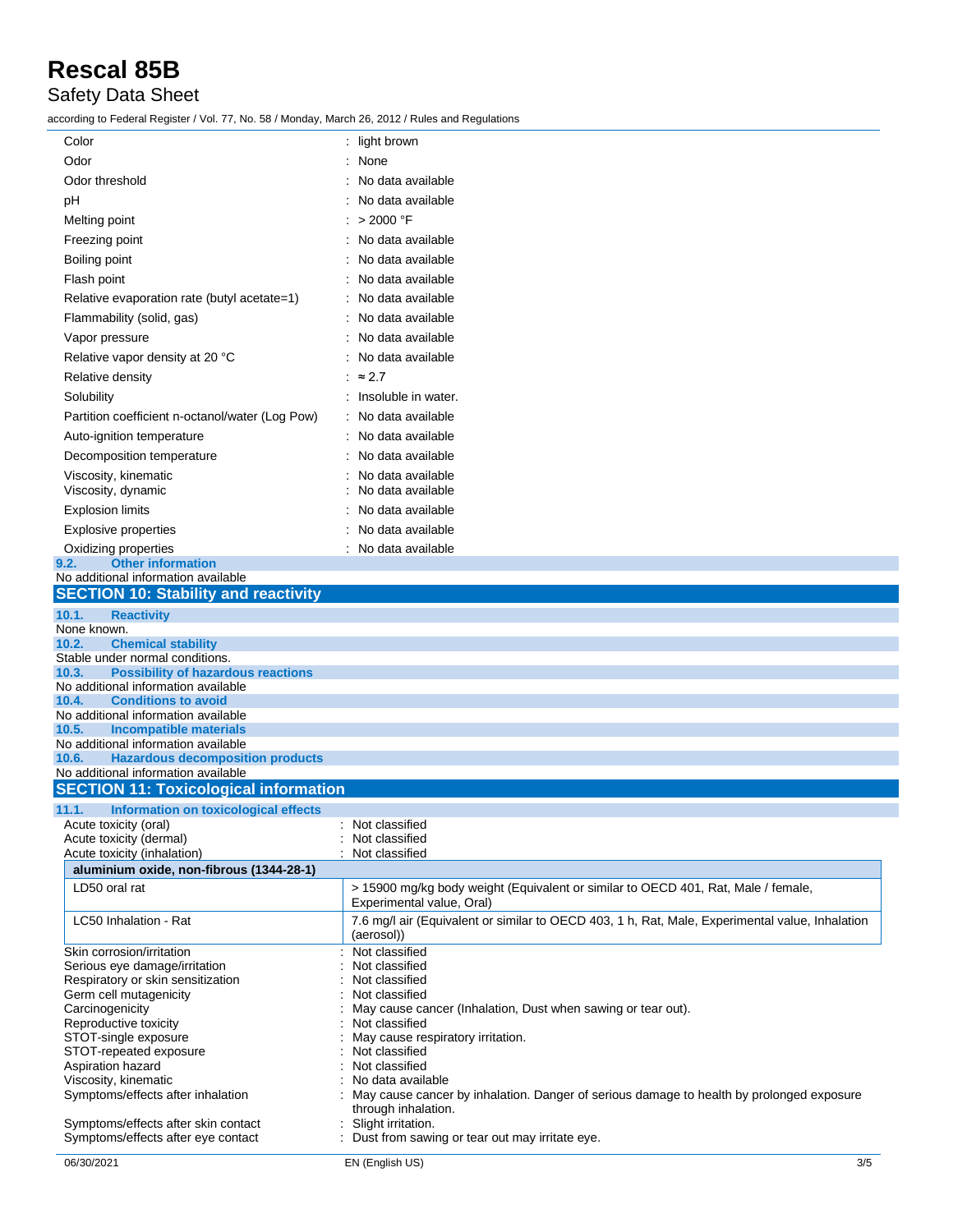### Safety Data Sheet

according to Federal Register / Vol. 77, No. 58 / Monday, March 26, 2012 / Rules and Regulations

| Symptoms/effects after ingestion                                                     | : No data available.                                                                                                                                                                            |
|--------------------------------------------------------------------------------------|-------------------------------------------------------------------------------------------------------------------------------------------------------------------------------------------------|
| <b>SECTION 12: Ecological information</b>                                            |                                                                                                                                                                                                 |
| 12.1.<br><b>Toxicity</b>                                                             |                                                                                                                                                                                                 |
| No additional information available<br><b>Persistence and degradability</b><br>12.2. |                                                                                                                                                                                                 |
|                                                                                      |                                                                                                                                                                                                 |
| cristobalite (14464-46-1)<br>Persistence and degradability                           | Mineral. Not applicable.                                                                                                                                                                        |
| Chemical oxygen demand (COD)                                                         | Not applicable                                                                                                                                                                                  |
| ThOD                                                                                 | Not applicable                                                                                                                                                                                  |
| BOD (% of ThOD)                                                                      | Not applicable                                                                                                                                                                                  |
| aluminium oxide, non-fibrous (1344-28-1)                                             |                                                                                                                                                                                                 |
| Persistence and degradability                                                        | Not applicable.                                                                                                                                                                                 |
| Chemical oxygen demand (COD)                                                         | Not applicable                                                                                                                                                                                  |
| ThOD                                                                                 | Not applicable                                                                                                                                                                                  |
| <b>Bioaccumulative potential</b><br>12.3.                                            |                                                                                                                                                                                                 |
| cristobalite (14464-46-1)                                                            |                                                                                                                                                                                                 |
| Bioaccumulative potential                                                            | No data available.                                                                                                                                                                              |
| aluminium oxide, non-fibrous (1344-28-1)                                             |                                                                                                                                                                                                 |
| Bioaccumulative potential                                                            | No data available.                                                                                                                                                                              |
| <b>Mobility in soil</b><br>12.4.                                                     |                                                                                                                                                                                                 |
| cristobalite (14464-46-1)                                                            |                                                                                                                                                                                                 |
| Ecology - soil                                                                       | No data available.                                                                                                                                                                              |
| aluminium oxide, non-fibrous (1344-28-1)                                             |                                                                                                                                                                                                 |
| Ecology - soil                                                                       | No data available.                                                                                                                                                                              |
| <b>Other adverse effects</b><br>12.5.                                                |                                                                                                                                                                                                 |
| No additional information available                                                  |                                                                                                                                                                                                 |
| <b>SECTION 13: Disposal considerations</b>                                           |                                                                                                                                                                                                 |
|                                                                                      |                                                                                                                                                                                                 |
| <b>Disposal methods</b><br>13.1.                                                     |                                                                                                                                                                                                 |
| Product/Packaging disposal recommendations                                           | : Dispose in a safe manner in accordance with local/national regulations.                                                                                                                       |
| <b>SECTION 14: Transport information</b>                                             |                                                                                                                                                                                                 |
| <b>Department of Transportation (DOT)</b><br>In accordance with DOT                  |                                                                                                                                                                                                 |
| Not regulated                                                                        |                                                                                                                                                                                                 |
| <b>Transportation of Dangerous Goods</b>                                             |                                                                                                                                                                                                 |
| Not regulated                                                                        |                                                                                                                                                                                                 |
| <b>Transport by sea</b>                                                              |                                                                                                                                                                                                 |
| Not regulated                                                                        |                                                                                                                                                                                                 |
| Air transport                                                                        |                                                                                                                                                                                                 |
| Not regulated                                                                        |                                                                                                                                                                                                 |
| <b>SECTION 15: Regulatory information</b>                                            |                                                                                                                                                                                                 |
| 15.1. US Federal regulations<br><b>Rescal 85B (Mixture)</b>                          |                                                                                                                                                                                                 |
|                                                                                      | All components of this product are listed as Active, or excluded from listing, on the United States Environmental Protection Agency                                                             |
| Toxic Substances Control Act (TSCA) inventory                                        |                                                                                                                                                                                                 |
| aluminium oxide, non-fibrous (1344-28-1)                                             |                                                                                                                                                                                                 |
| Not subject to reporting requirements of the United States SARA Section 313          |                                                                                                                                                                                                 |
| Note                                                                                 | Note: The section 313 chemical list contains "CAS #1344-28-1 Aluminum Oxide (Fibrous forms)"; the Aluminum oxide                                                                                |
|                                                                                      | contained in this product is non-fibrous, and thus is not a section 313 material. Only manufacturing, processing, or<br>otherwise use of aluminum oxide in the fibrous form triggers reporting. |
| 15.2. International regulations                                                      |                                                                                                                                                                                                 |
| <b>CANADA</b>                                                                        |                                                                                                                                                                                                 |
| cristobalite (14464-46-1)                                                            |                                                                                                                                                                                                 |
| Listed on the Canadian DSL (Domestic Substances List)                                |                                                                                                                                                                                                 |
| aluminium oxide, non-fibrous (1344-28-1)                                             |                                                                                                                                                                                                 |
| Listed on the Canadian DSL (Domestic Substances List)                                |                                                                                                                                                                                                 |
| <b>EU-Regulations</b><br>No additional information available                         |                                                                                                                                                                                                 |